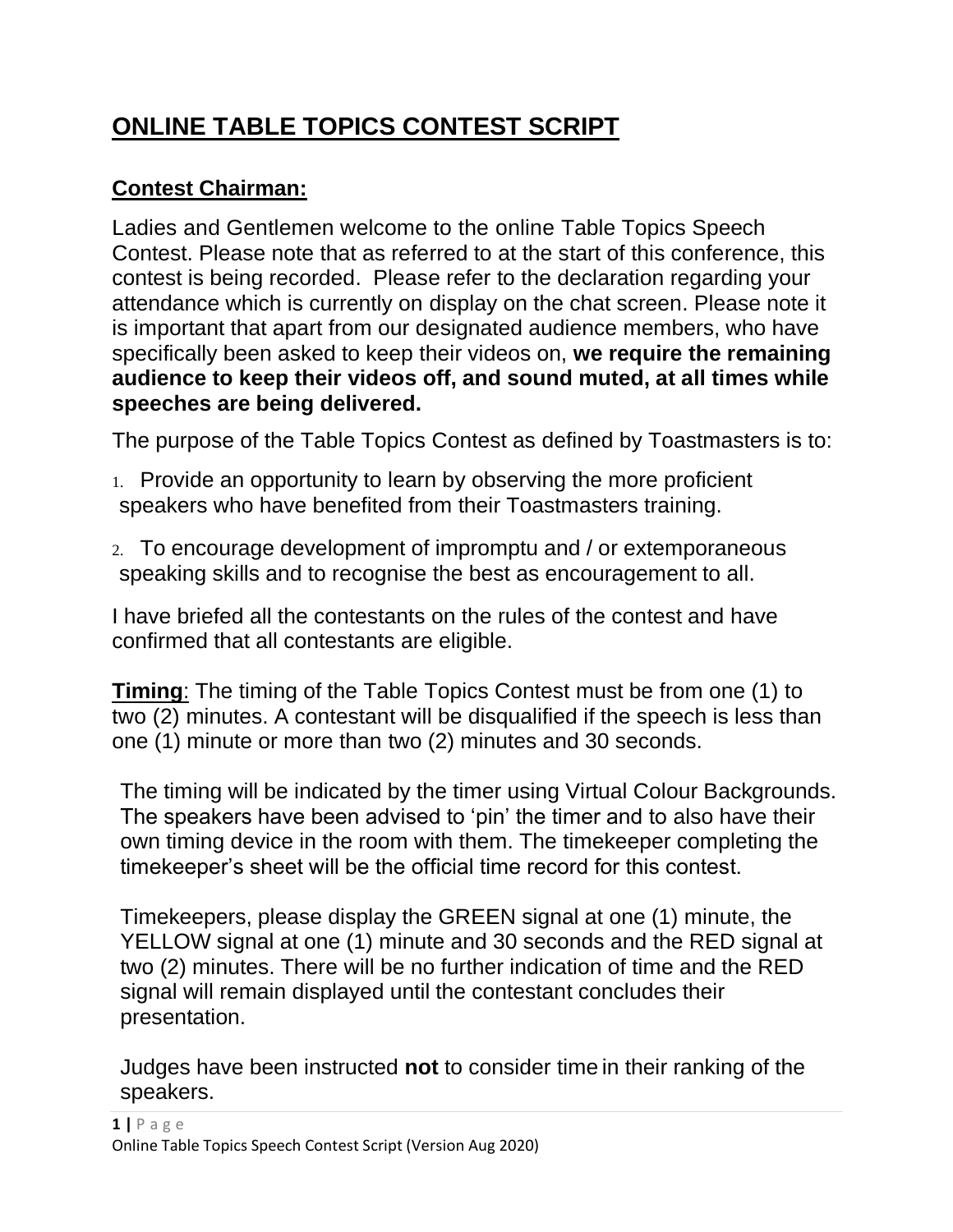Timing will begin with the contestants first definite verbal or nonverbal communication with the audience. This usually starts with the first word uttered by the contestant, but would include any other communication such as sound effects, a staged act by another person, etc.

The speaker should begin speaking within a short time of arriving at the speaking area and is not permitted to delay the contest unnecessarily.

If a contestant's internet drops during the contest, either the Chief Judge or Contest Chair can stop the contest to allow the contestant to re connect and we will wait five minutes for the contestant to establish a reconnection. Once reconnected, the contestant will start from where he or she dropped off – the contestant may ask the Contest Chair to advise of his or her last sentence prior to the internet dropping. The contestant will have an extra 30 seconds added to their time to compensate for this.

There will be one minute of silence betweenspeakers so the judges may complete their forms. A red virtual background will be displayed once a minute has passed.

Once the last contestant has finished speaking, the judges will be asked to turn off the volume on their sound so that they may complete their deliberations. We will then proceed with contestant interviews. The tally counters and Chief Judge will move to a breakout room or another platform to tally the judges' ballots.

Chief Judge, please confirm that all judges have been briefed and are qualified to judge this contest. There is also a secret tie breaker judge known only by the Chief Judge.

The judges have been requested to not take the impact of speaking online, such as lighting and sound quality into consideration.

Protests are limited to eligibility, originality, and reference to another contestant's speech and must be lodged by voting judges and / contestants. Any protest must be lodged with the Chief Judge and or / Contest Chair prior to the announcement of the winner(s) and alternative(s)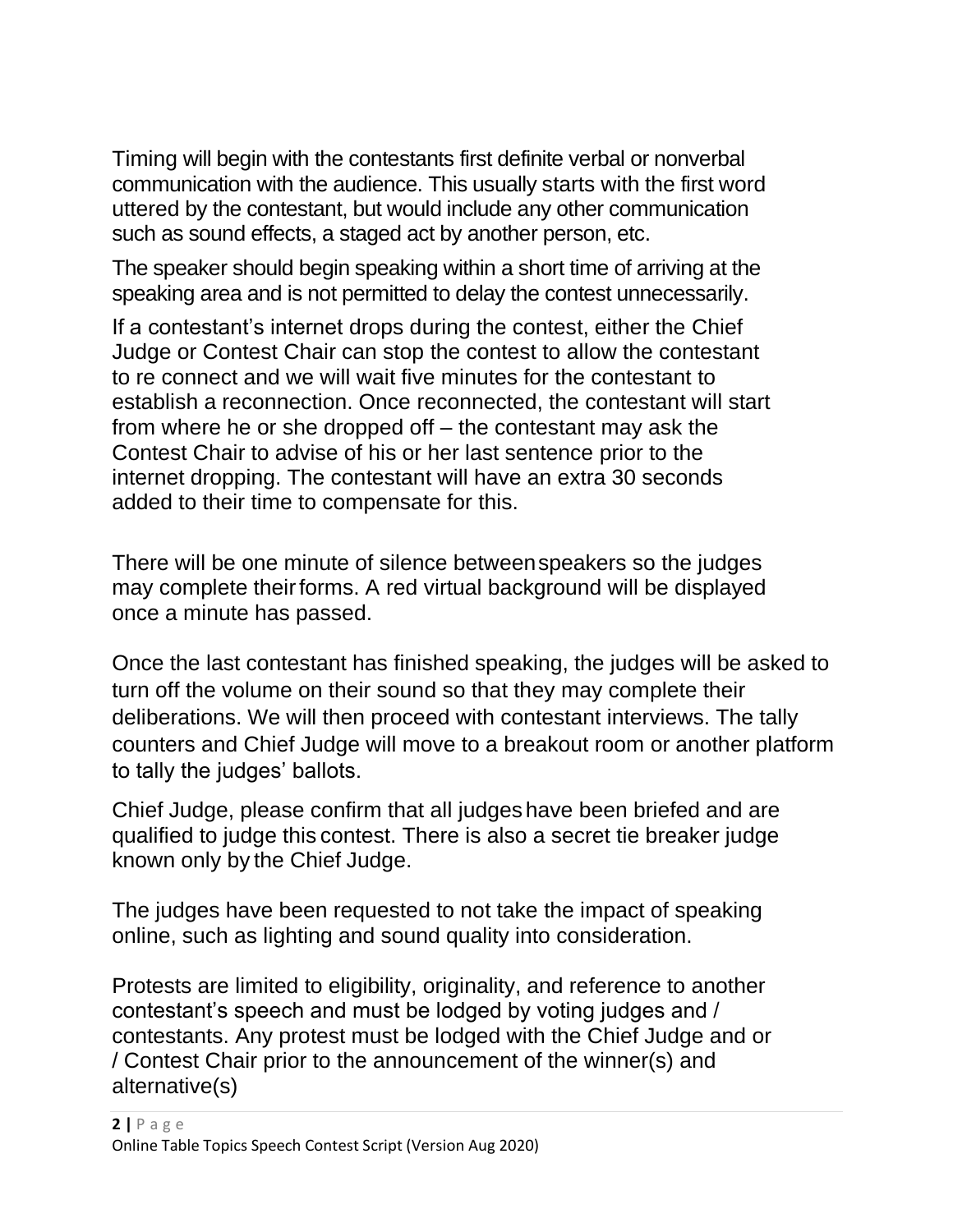The Contestants and Judges have been provided with the Chief Judge and Contest Chairs contact details for this purpose.

Announcement of the contest winners is final unlessthe list of winners is announced incorrectly, in which case the Chief Judge, ballot counters, or timers are permitted to immediately interrupt to correct the error.

Other than the virtual background timer, Contest Chair and current Speaker, everyone else's microphones must remain muted.

The order of the contestants was randomly selected before the start of this meeting, and is as follows:

| <b>Contestant#</b> |
|--------------------|
| Contestant 1:      |
| Contestant 2:      |
| Contestant 3:      |
| Contestant 4:      |
| Contestant 5:      |
| Contestant 6:      |
| Contestant 7:      |
| Contestant 8:      |

At this time, I will ask the Sergeant at Arms to invite all contestants, except for the first contestant, to the breakout room.

(Confirm with the Zoom Master when everyone, except for the first contestant have left the main room)

*Before contestant starts, please confirm with contestant: "Please advise whether you are able to see the timekeeper (Time-keeper please make a sound so that the contestant is able to find you on the screen – in case the contestant is unable to pin you on the screen)"*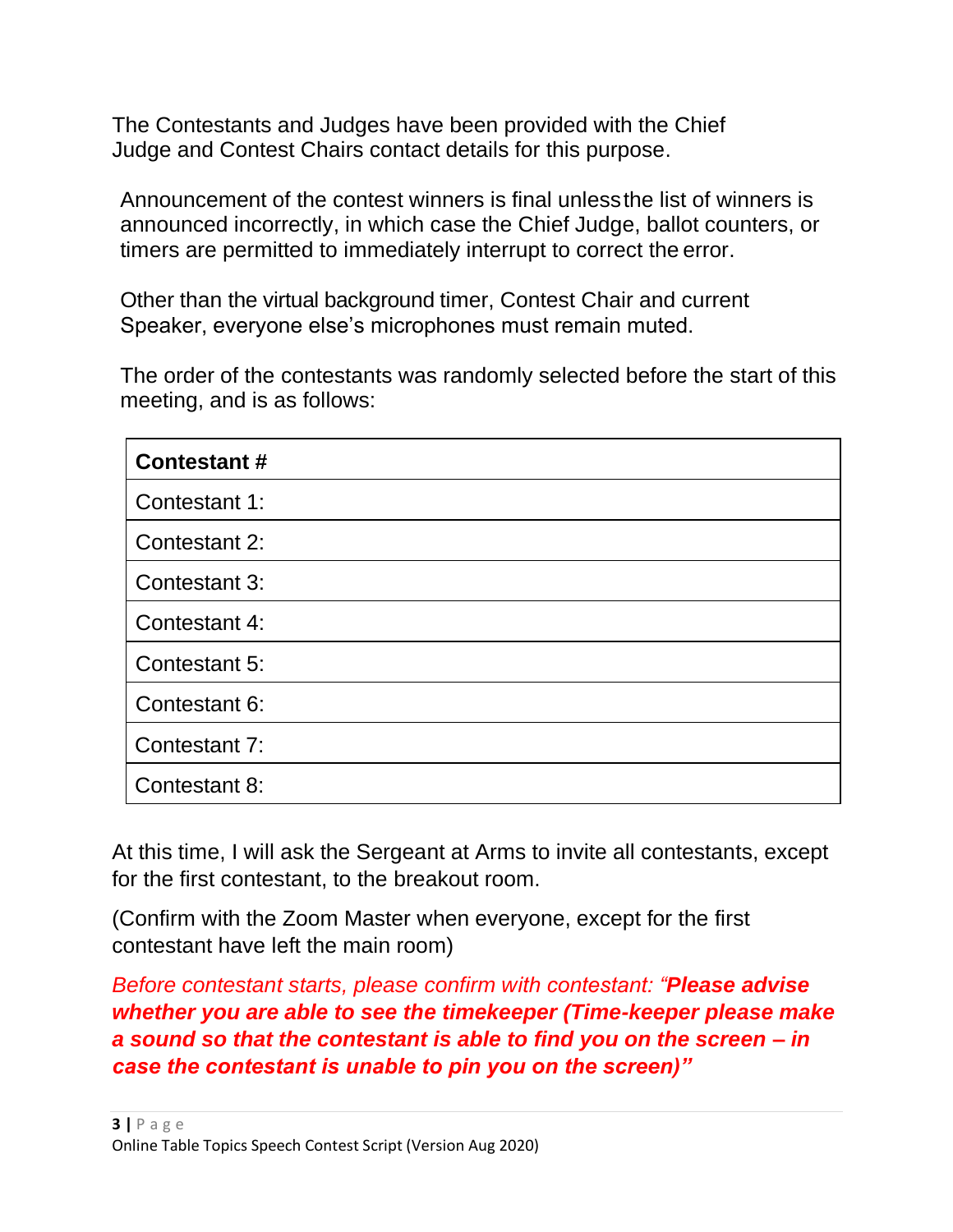### *(Check audio and video with the contestant prior to introduction.)*

*Introduce each contestant saying.*

I would now like to introduce

#### *Contestant #, Name, Topic, Topic, and Contestants Name*

*Never say 'last' or 'final' contestant for the final speaker. Say the next contestant or Contestant Number.*

| Your topic is |  |
|---------------|--|
|               |  |

#### *Read the table topic twice verbatim for each contestant*

*(i.e. Read it the same way for all contestants)*

| <b>Contestant#</b> | <b>Name</b> |
|--------------------|-------------|
| Contestant 1:      |             |
| Contestant 2:      |             |
| Contestant 3:      |             |
| Contestant 4:      |             |
| Contestant 5:      |             |
| Contestant 6:      |             |
| Contestant 7:      |             |
| Contestant 8:      |             |

**4 |** P a g e Online Table Topics Speech Contest Script (Version Aug 2020)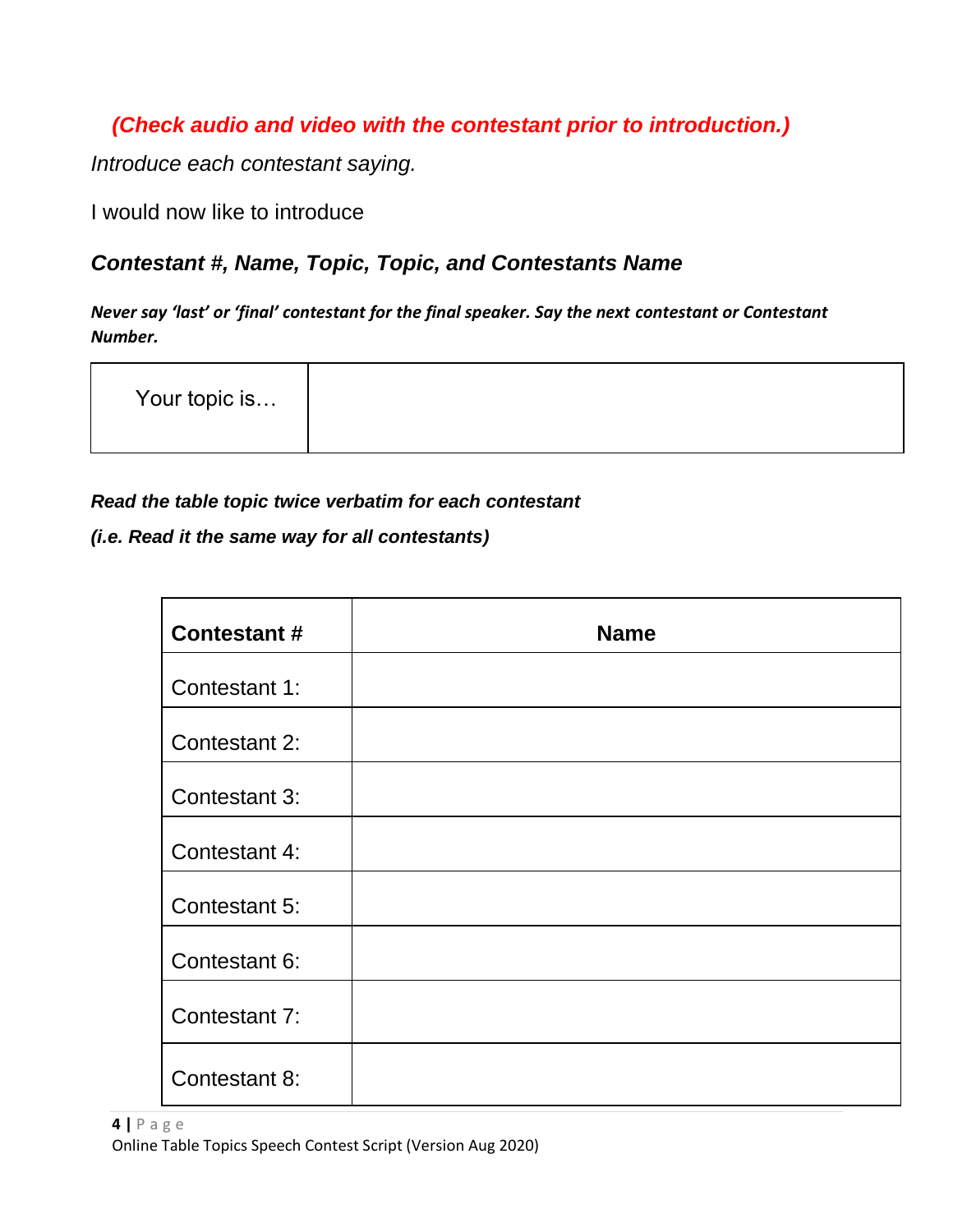*(After each Table Topics speech)*

May we please have one minute of silence for the judges to fill out their ballots

*(After one minute)* Thank you

*REPEAT SIMILARLY FOR ALL CONTESTANTS except after the last contestant where the timing for judges is different.*

#### *(Once all contestants have spoken***)**

Judges please complete your ballot sheets and send your results to the Chief Judge and Tally Counter as instructed. Timer, please send your time record sheet to the Chief Judge. Please will the judges turn off their sound. (wait a short time to give the judges time to do this)

Thank you everyone. You are now welcome to turn on your videos if you would like – please be mindful that this contest is being recorded and we will be able to see you. Let us all acknowledge the contestants in the usual virtual manner

| <b>Candidate Interviews</b>                                                                                                                                                                                 |                                                                      |
|-------------------------------------------------------------------------------------------------------------------------------------------------------------------------------------------------------------|----------------------------------------------------------------------|
| Let us find out more about our Contestants.<br>Which Club / Area / Division do you represent?<br>Refer to Speech Contestant Profile sheet for<br>questions to ask<br>Limit time to 2 minutes per contestant | <i>Interview</i><br>contestants and<br>thank them for<br>taking part |